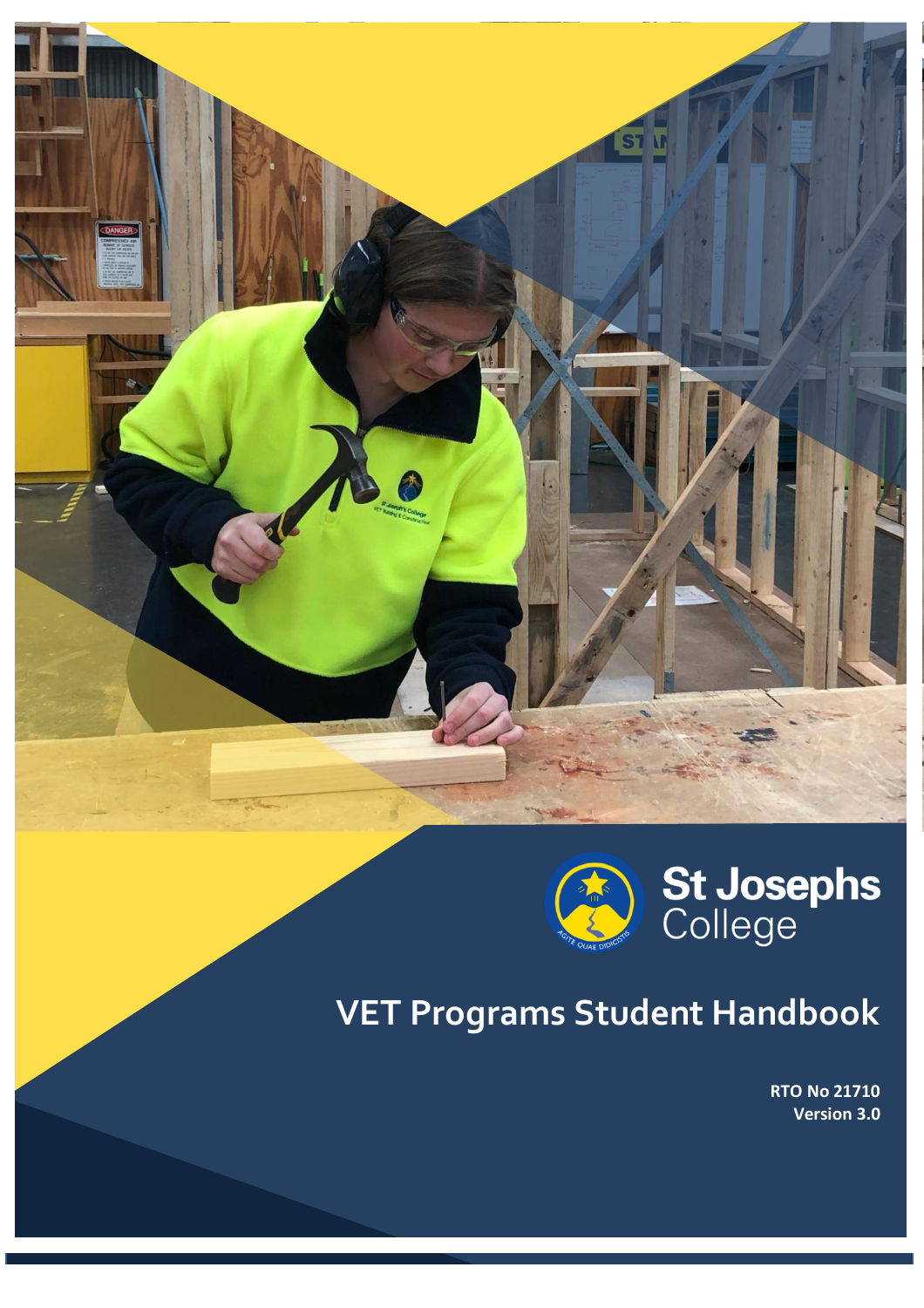

# **Welcome to the St Joseph's College RTO.**

**Congratulations on your choice of St Joseph's College as a provider of Vocational Education and Training (VET) programs that will add value to your knowledge and skills, and your education portfolio.**

St Joseph's College gained registration as a Registered Training Organisation (RTO) in 2005, RTO Number 21710. We operate in accordance with the Australian Quality Training Framework conditions and standards for registered training organisations, and the requirements of the Victorian Registration and Qualifications Authority. We offer a range of vocational courses to both internal and external secondary students.

St Joseph's College believes in 'Pathways for All'. We offer academic and vocational pathways seeking to find the right match for each boy as he strives to reach the destination most applicable to him; be that university, TAFE, continuing VET training, or employment.

We aim to ensure that your learning experience is enjoyable and productive. Our expectation is that you will successfully complete your chosen course or qualification.

St Joseph's College's vision is to be the 'provider of choice' for high quality programs in vocational education and training programs in the eastern region of Melbourne. Top this end we have strong links to local community, industry, education and training sectors. Our trainers and teachers have industry and school backgrounds that are ideally suited to the interests and needs of young people who are transitioning from school systems to further education, training and employment.

Students from government, Catholic and independent schools now have the opportunity to add value to their senior secondary schooling by completing nationally recognised VET certificates, courses and qualifications.

This handbook is an important resource for you while undertaking VET programs at St Joseph's College. Please ensure that you read it thoroughly. If you have any questions or concerns, please contact a member of the VET Teaching Team or the College Leadership Team.

Thank you for choosing St Joseph's College and all the best in your studies and future career.

Cathy Livingston **Principal**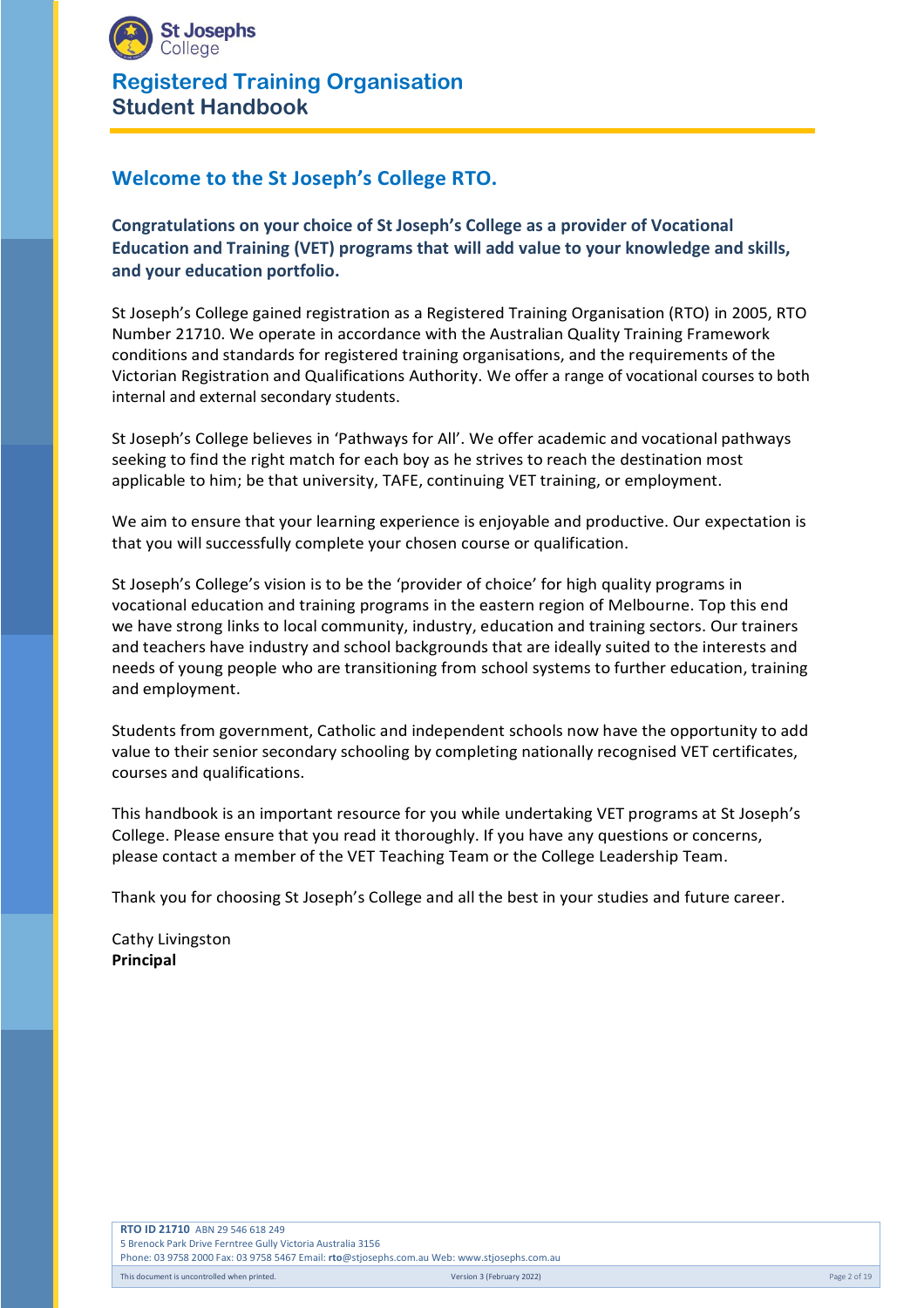

# **St Joseph's College Vision and Strategy**

St Joseph's College is a regional school in the tradition of the Salesians of Don Bosco. As such, one of its foundational aims is to provide a climate where the Gospel is known, lived and loved so that students may be nurtured in the Christian faith and their commitment to Jesus Christ.

#### **General Aims and Values:**

- To be a Catholic community of adults and young people working and living in mutual respect and harmony within an open, secure and happy atmosphere.
- In the tradition of Salesian education, to provide a climate where the Gospel is known, lived and loved so that students may be nurtured in the Catholic faith and their commitment to Jesus Christ.
- To help students recognise their academic ability and to accept responsibility for its development.
- To maintain a curriculum aimed at the acquisition of values and the discovery of truth.
- To provide a learning environment commensurate with individual abilities and interests.
- To help students acquire a sensitivity to the views, lifestyles and beliefs of others.

The mission of the St Joseph's College RTO is to build the profile and reputation of St Joseph's College as a provider of choice for innovative and high quality vocational education and training in eastern Melbourne.

We value:

- Performance we deliver quality outcomes and expect excellence.
- Respect and Diversity we respect learners and value diversity.
- Inclusivity we welcome students from all backgrounds and settings.
- Accountability we comply with regulations and over-deliver on standards.
- Innovation we seize opportunities and create better ways.
- Sustainability we are here for this and the next generations.
- Engagement we find ways to engage and enable individuals to succeed.

#### **Our Goals and Outcomes**

To build organisational capacity and sustainability in order to deliver improved and highly valued pathways, training and qualifications for our students.

#### **Strategic Focus Priorities**

- Build engagement and improve stakeholder relationships e.g. with local schools, clusters, networks, employers, industry and community.
- Grow capacity and self-sufficiency by strengthening the capacity of our RTO; ensuring compliance and building partnerships with industry and government.
- Innovate by developing new courses, accessing new funding opportunities and pursuing special purpose and industry partnerships.
- Advocate for improved education and training support to meet the needs of learners and contribute value to the future workforce of our state and nation.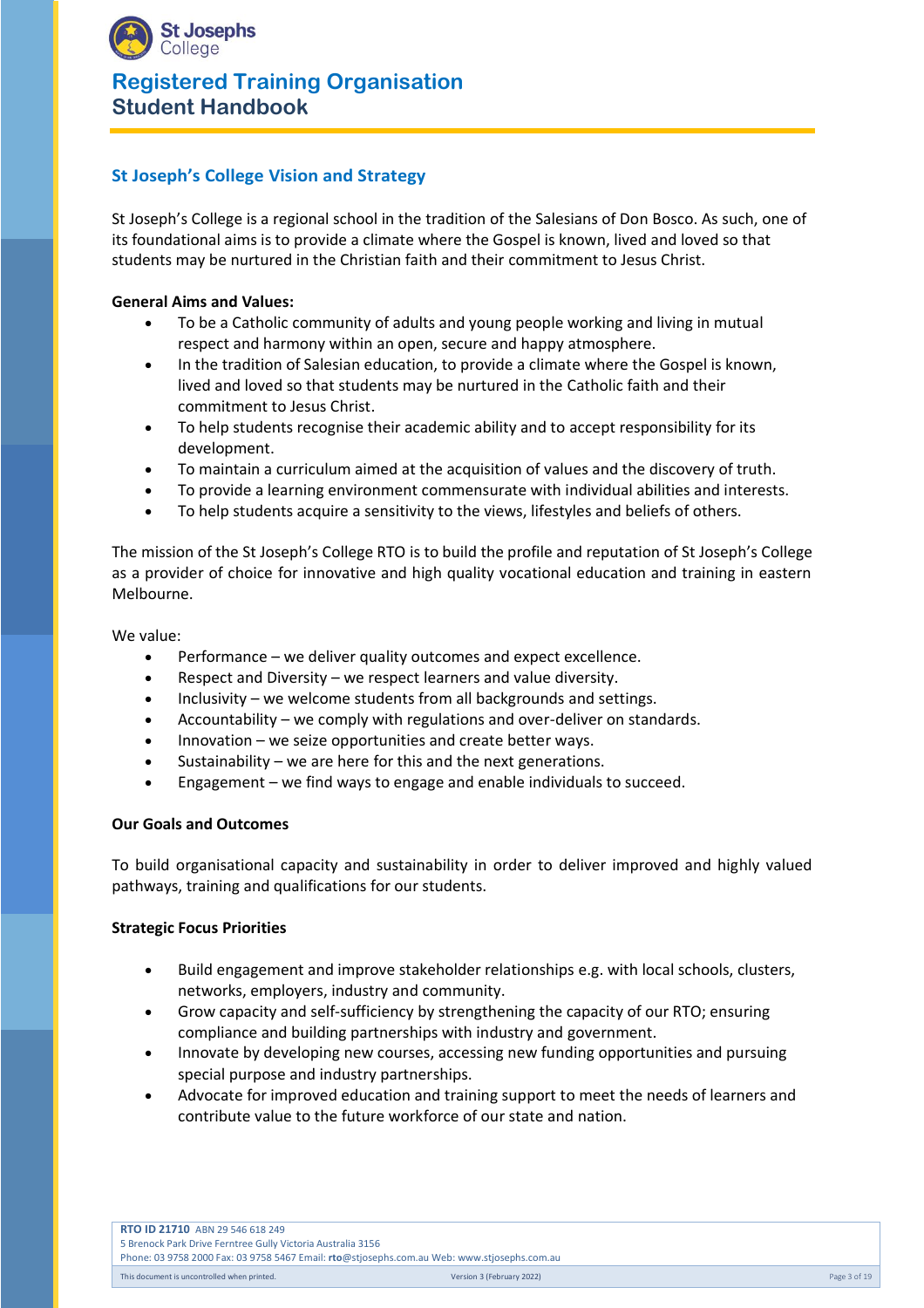

# **Maps of the College**

**Rooms View**

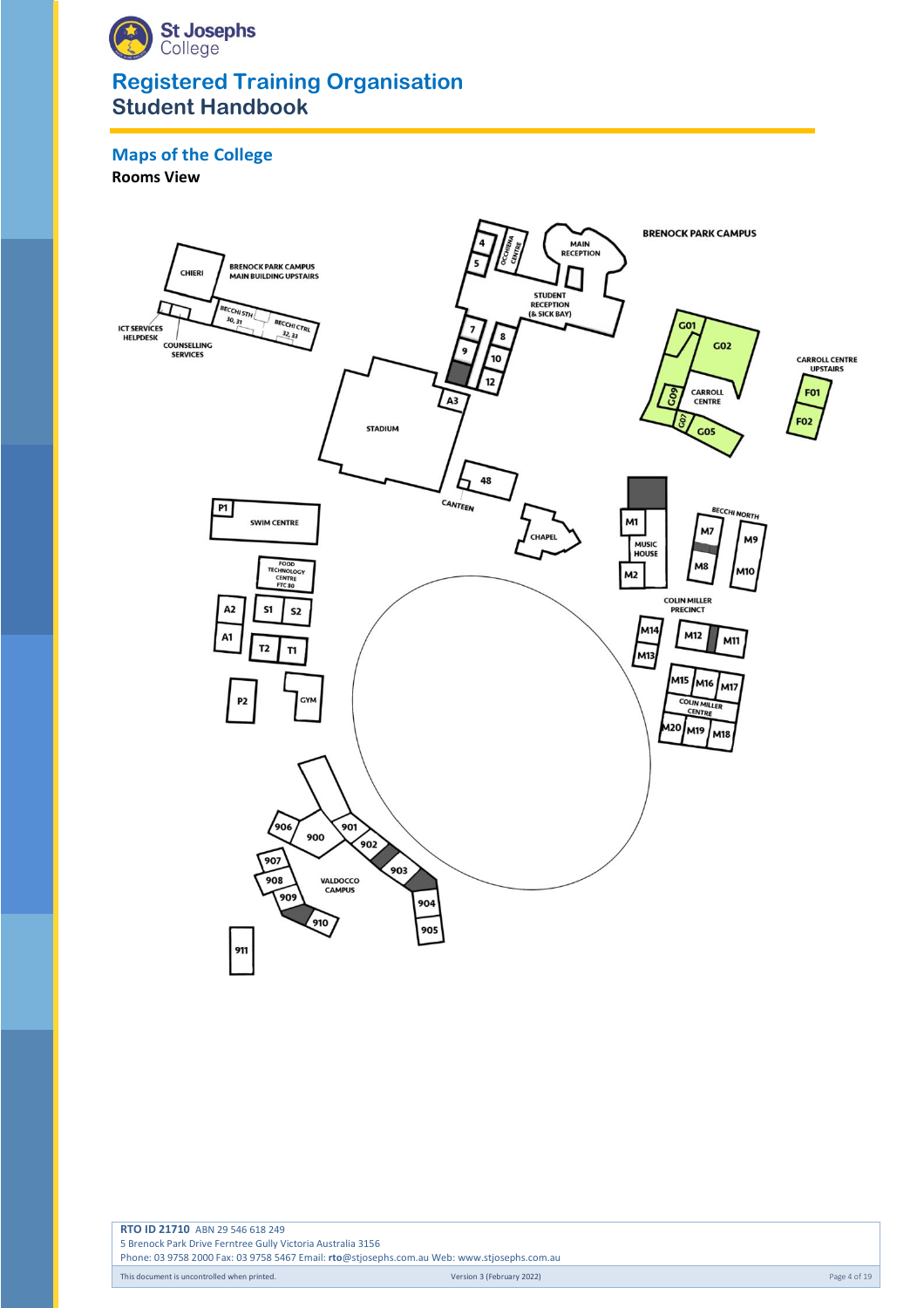

# **Staff Contacts**

#### **RTO Management Team**

| <b>Function</b>         | <b>Staff</b>        | Email                        |
|-------------------------|---------------------|------------------------------|
| Principal               | Ms Cathy Livingston | clivingston@stjosephs.com.au |
| <b>Business Manager</b> | Mr Gerard Burke     | gburke@stjosephs.com.au      |
| Head of Pathways        | Mrs Vivienne Egan   | vegan@stjosephs.com.au       |

#### **VET Trainers/Teachers – RTO**

| <b>Function</b>                              | <b>Staff</b>         | <b>Email</b>                |
|----------------------------------------------|----------------------|-----------------------------|
| <b>Building and Construction VET Trainer</b> | Mr Barry Campbell    | bcampbell@stjosephs.com.au  |
| <b>Building and Construction VET Trainer</b> | Mr Chris McCartin    | cmccartin@stjosephs.com.au  |
| Electrotechnology VET Trainer                | Mr Matthew Pritchard | mpritchard@stjosephs.com.au |
| Electrotechnology VET Trainer                | Mr Brayden Ansell    | bansell@stjosephs.com.au    |
| <b>First Aid Trainer</b>                     | Mr James Whiting     | jwhiting@stjosephs.com.au   |

Staff can be contacted between 8:00am and 3:30pm Monday – Friday.

#### **Accessing your Records**

You can access your own training records at any time by contacting the Head of Pathways. Depending on the nature of the request you will either be provided with the information immediately or you will be advised that the information will be provided to you after the information has been extracted from our recording systems. Records that have been securely archived off site may take some days to access.

Only you will be given access to your records, proof of identification will be required. No other person or party will have access without your authorisation.

In some instances you may be required to put a request for information in writing to the Head of Pathways, this will depend on the information being sought.

#### **Accidents/First Aid**

Several St Joseph's College staff are trained in First Aid, so If you need help in an accident/first aid situation or are feeling unwell advise your teacher or another member of staff in the first instance.

As part of Occupational Health and Safety requirements all accidents, injuries or near misses which occur as part of College VET programs must be reported to your trainer/assessor. This information is then passed on to the College's Human Resources Manager and Head of Pathways.

A first aid kit is located in each of the Practical Workshop Areas of the Carroll Trade Training Centre.

#### **Assessment**

At key points in your course you will be assessed by a qualified assessor, who will use a variety of assessment methods to determine your progress and level of skill and knowledge. Detailed assessment information for each unit/module of your course will be provided at the beginning of each unit or module.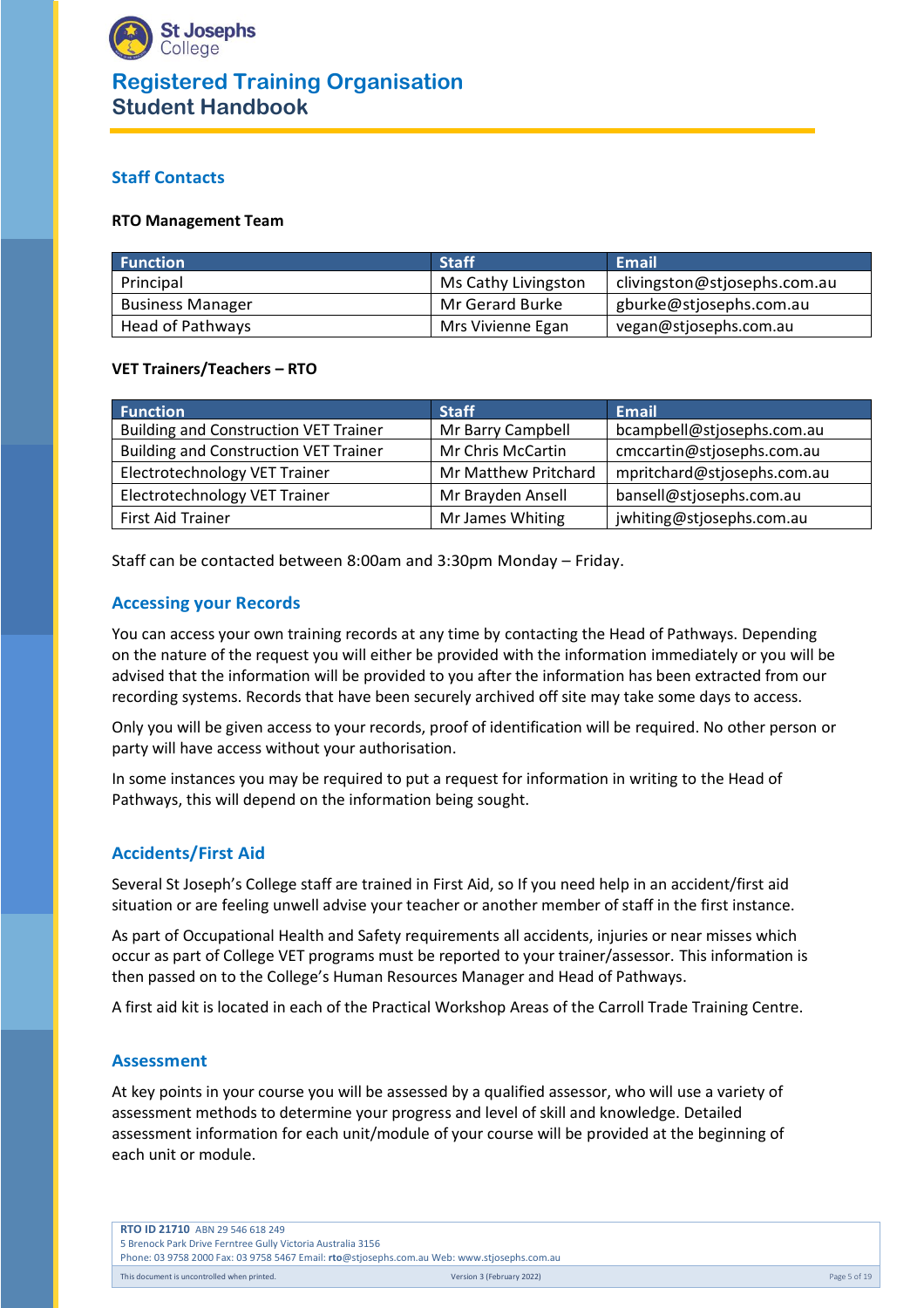

Assessment outcomes for each unit/module will be noted C – Competent or NYC – Not Yet Competent. You must satisfactorily complete all assessment components of each unit/module to be deemed Competent (C).

If you are assessed as Not Yet Competent, comments and feedback will be provided to you detailing requirements in order to achieve competency. A timeline will also be negotiated for re-assessment to occur.

At the end of your course and subject to satisfactory completion of all units/modules a Certificate will be issued to you. In the event that you do not satisfactorily complete all course units/modules, you will be issued with a Statement of Attainment for those units/modules successfully completed.

At any stage of the assessment process the student can lodge an appeal related to an assessment decision. Refer to the Complaints and Appeals section of this booklet for further information.

# **Special Consideration in Assessment**

If you are experiencing circumstances beyond your control which are impacting on your ability to meet the assessment requirements of the course, you should discuss this with your Trainer/Assessor as soon as possible, and in all instances prior to the due date of an assignment or the administration of an assessment task (e.g. test or exam). Depending on the nature of your request, the matter may be resolved by the Trainer/Assessor or be referred to the Head of Pathways for further consideration. In some instances, you may be required to write a letter to the Head of Pathways and include the reasons for requiring the special consideration. Evidence to support the request (e.g. doctor's certificate) may also be required.

On the basis of the information provided, the Head of Pathways in consultation with your Trainer/Assessor will determine if the request for special consideration is approved or not approved. You will be advised in writing of this decision, and if approved, the changes will take place in regard to the assessment process.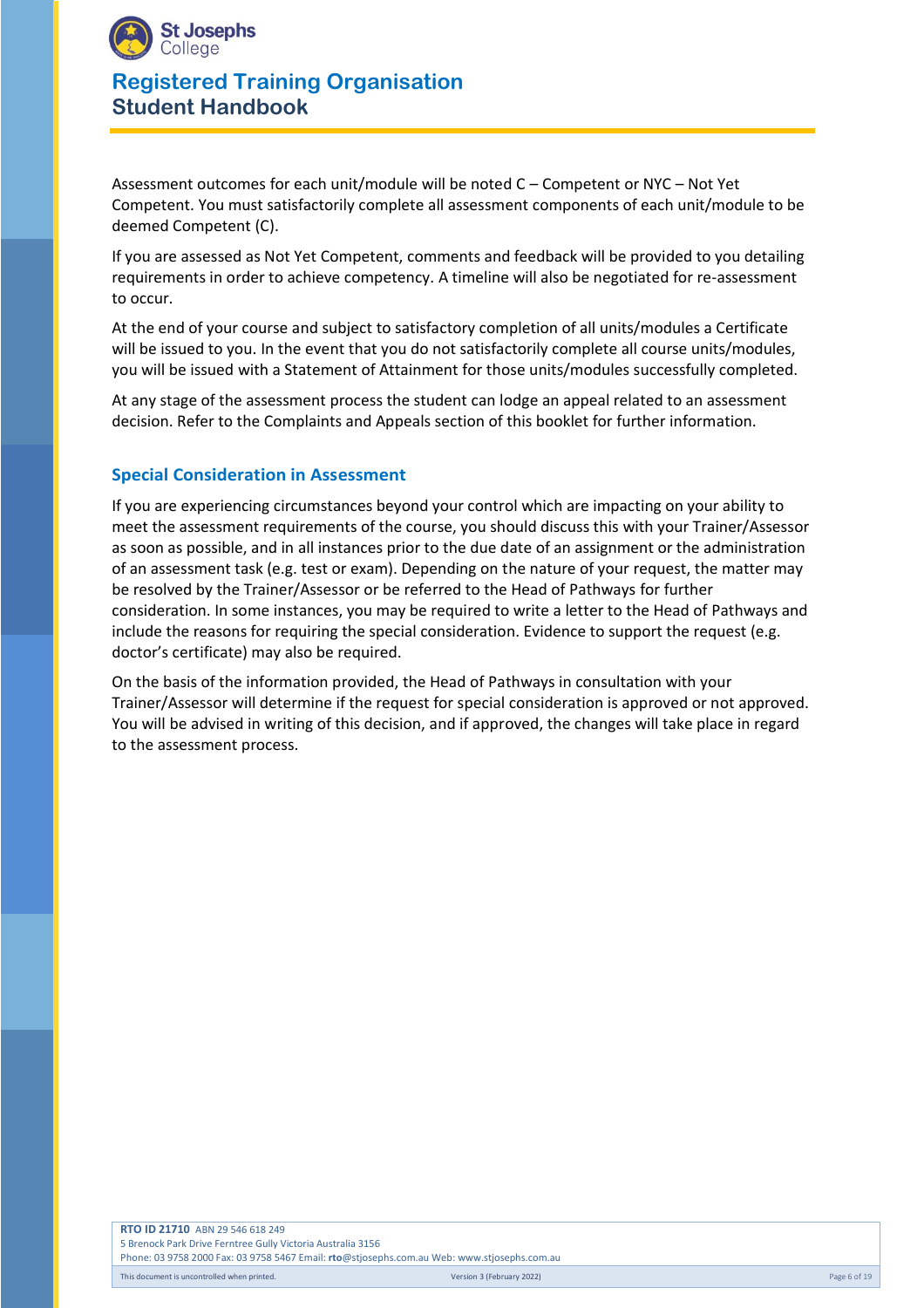

## **Attendance**

On arrival at training you must sign the course attendance sheet. It is your responsibility to be on time for each session of the course and attend for the duration of the session and the course as a whole. Students who arrive more than 10 minutes after the class has started, and without an adequate reason, may not be allowed entry and marked absent.

#### **Absences**

Students are permitted two absences per semester or four for the year. An additional two approved absences will be allowed for school camps, excursions etc. Where possible, students should notify the relevant VET Coordinator, trainers and work/or workplace in advance. Please contact the administration office 9758 2000 / 9756 3192 to register your absence at St Joseph's College where it will be followed up immediately. Students who miss classes may compromise completion of course requirements, so careful consideration should be given to absences which are not of a critical or ill health nature.

## **Car Parking and Transport**

All day parking is available opposite the College grounds. Disabled parking spots are also available outside the administration building. Students are required to park in the carpark at the Ferntree Gully oval, opposite the school. Public transport options are also available. For details of public transport options visit the Public Transport Victoria website or the College's website.

## **Certificates**

St Joseph's College is responsible for the issuance of all qualification certificates, statements of attainment and transcripts of results related to the VET programs that it offers.

When you successfully complete one or more units for competency for a national qualification you will receive a Statement of Attainment listing all competencies completed. When all requirements of a national qualification are met you will receive a Qualification certificate and a record of results.

Should for any reason you require a replacement certificate, contact College Reception or the Head of Programs. Verification of your identity and personal details will be required prior to re-issuance. Please also note there is a cost for obtaining a replacement certificate, details are provided on the College Fee Schedule.

## **Changes to Personal Details**

Please notify College Reception if your name, address, phone number, email or those of your emergency contact have changed. This ensures that you receive correspondence promptly and that we contact the appropriate person in case of an emergency.

#### **Cheating and Plagiarism**

Cheating and plagiarism are serious breaches of conduct and may result in disciplinary action.

*Cheating includes but is not necessarily limited to:*

- Submission of work that is not the your own.
- Submission of work which has been stolen, purchased or borrowed.
- Submission or use of falsified data.

| <b>RTO ID 21710 ABN 29 546 618 249</b>                                                      |                           |              |
|---------------------------------------------------------------------------------------------|---------------------------|--------------|
| 5 Brenock Park Drive Ferntree Gully Victoria Australia 3156                                 |                           |              |
| Phone: 03 9758 2000 Fax: 03 9758 5467 Email: rto@stjosephs.com.au Web: www.stjosephs.com.au |                           |              |
| This document is uncontrolled when printed.                                                 | Version 3 (February 2022) | Page 7 of 19 |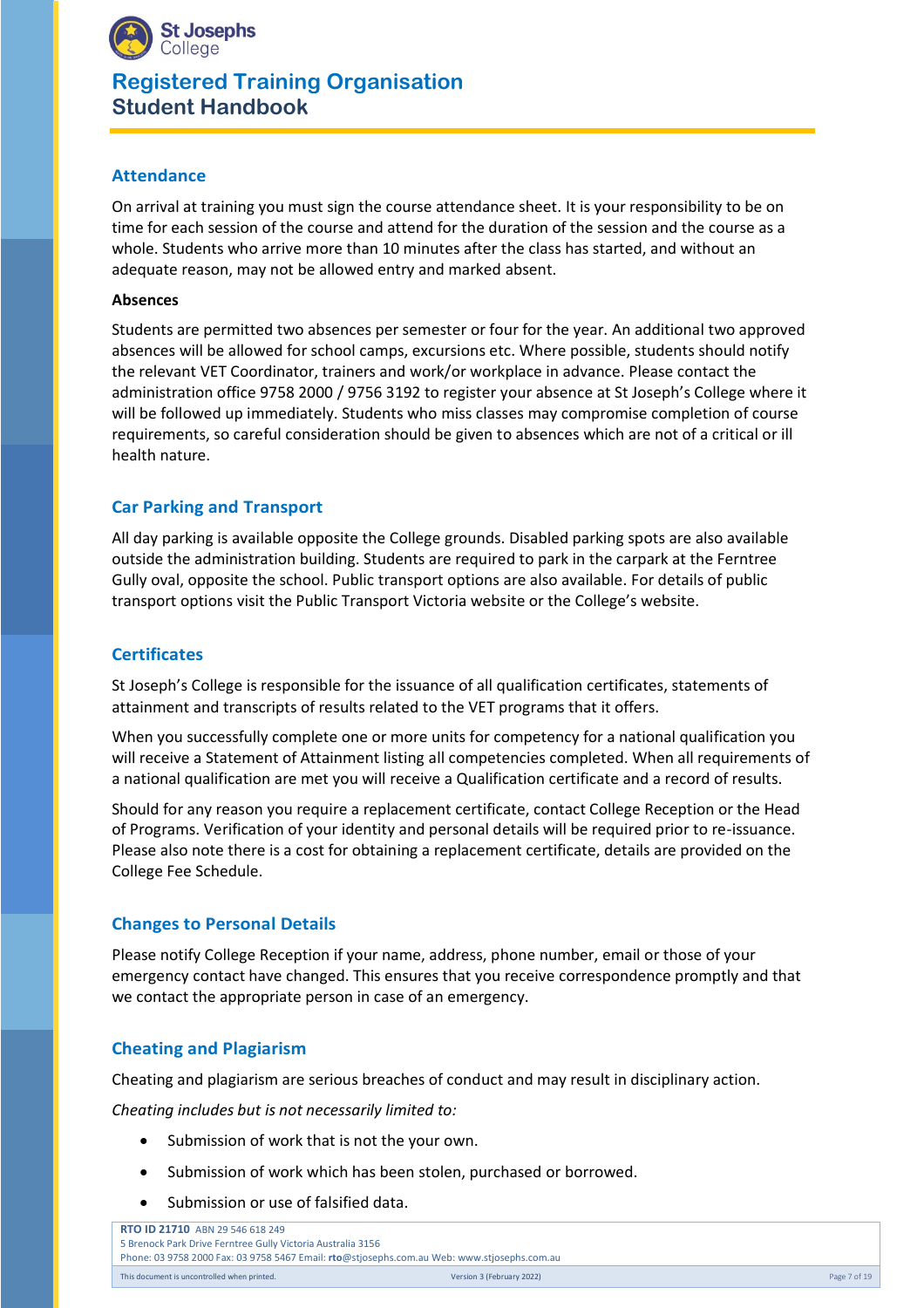

• Submitting an assessment developed with someone else without your Trainer/Assessor's knowledge or permission.

*Plagiarism means to take and use another person's ideas or work without acknowledgement.*

Whether inadvertent or deliberate plagiarism includes the following:

- Word-for-word copying of sentences or whole paragraphs from one or more sources, without clearly identifying the source/author;
- Using very close paraphrasing of sentences or whole paragraphs without due acknowledgement in the form of reference to the original work;
- Use of another person's ideas, work or research data without acknowledgement;
- Copying computer/internet files without clearly indicating their origin.

Further information about cheating and plagiarism including preventative strategies can be found in the Cheating and Plagiarism policy and procedure, available on the RTO section of the College website.

#### **Class Breaks**

During training days, an appropriate break will be scheduled. Food and drinks can be purchased from the College canteen which is open to students of the RTO throughout the school day.

Please ensure you return from class breaks in a timely manner.

## **Code of Practice**

The St Joseph's College RTO is committed to:

- providing a supportive and encouraging training and learning environment;
- promoting a climate conducive to effective learning;
- conducting training in a professional and ethical manner.

The St Joseph's College RTO staff are committed to:

- treating all students with respect and courtesy;
- ensuring all students are treated equally and fairly;
- maintaining currency in their vocational field of expertise and training and assessment practices.

The St Joseph's College RTO will notify students as soon as practicable in the event that:

- there is a change of RTO ownership, or
- there are any changes to or new third party arrangements in the delivery of services.

Students are expected to:

- display a commitment to learning and to achieving success;
- be responsible and accountable for their own learning, behaviour and decisions;
- actively participate in all training, learning and assessment activities;
- report to class promptly each day, ready and willing to actively participate;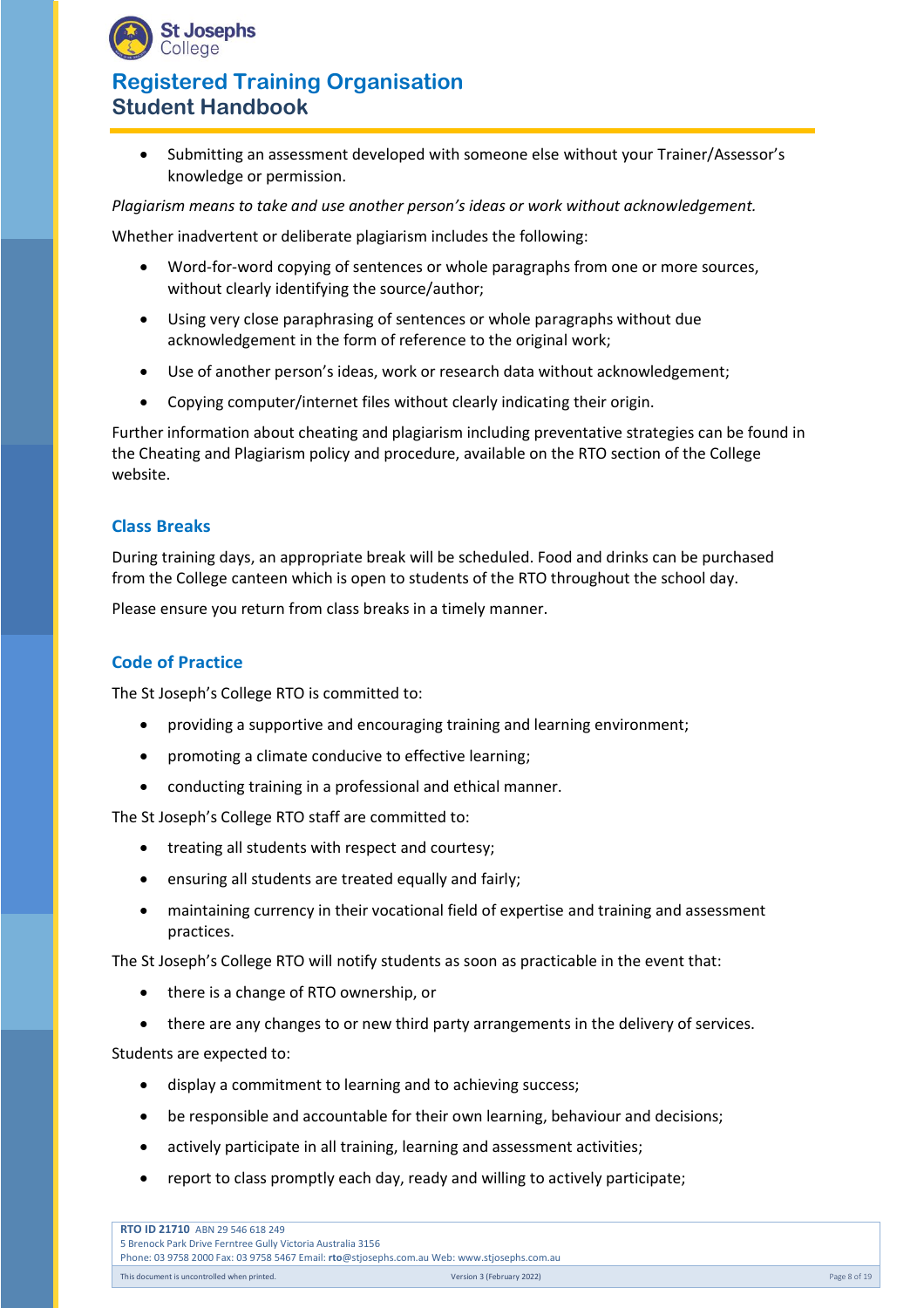

- be accountable for punctuality and attendance;
- use acceptable language and be polite. (Verbal abuse, offensive language and disrespect are unacceptable and will not be tolerated);
- wear clothing and shoes suitable to undertake the course;
- work in harmony and respect the rights and opinions of other students;
- treat others as they themselves would like to be treated;
- stay within the designated areas and not distract other classes being conducted;
- value and care for all St Joseph's College property;
- be free of the influence of alcohol and non-prescription drugs.

Any breach of this code may result in disciplinary action.

## **Complaints and Appeals**

If you have a concern about any aspect of your course, or if a problem arises between you and another student, or you and a member of staff, there are a number of options available to you which are detailed in the St Joseph's College Complaint and Appeals procedure, available on the RTO section of the College website.

# **Confidentiality and Privacy**

St Joseph's College is bound by the *Privacy Act 1988* (*Commonwealth*) and will only use information provided by you for the purpose that it has been collected and will seek consent to pass any information onto a third party.

#### *What kind of personal information does St Joseph's College collect?*

The type of information St Joseph's College collects and holds includes, but is not limited to:

- Student enrolment details
- Course details and progress
- Student results

#### How will St Joseph's College use personal information as provided by or for a student?

St Joseph's College will use personal information it collects for the primary purpose of registration in courses and sending out statements of attainment and certificates, or correspondence relevant to this, and for other purposes to which the student has consented.

#### *Who might St Joseph's College disclose personal information to?*

St Joseph's College may need to give personal information held about an individual to:

- Government departments as directed and required;
- Medical practitioners as directed and required;
- People providing services to St Joseph's College, including Trainers/Assessors;
- Legal purposes.

#### *Management and security of personal information*

| <b>RTO ID 21710 ABN 29 546 618 249</b>                                                      |                           |              |
|---------------------------------------------------------------------------------------------|---------------------------|--------------|
| 5 Brenock Park Drive Ferntree Gully Victoria Australia 3156                                 |                           |              |
| Phone: 03 9758 2000 Fax: 03 9758 5467 Email: rto@stjosephs.com.au Web: www.stjosephs.com.au |                           |              |
| This document is uncontrolled when printed.                                                 | Version 3 (February 2022) | Page 9 of 19 |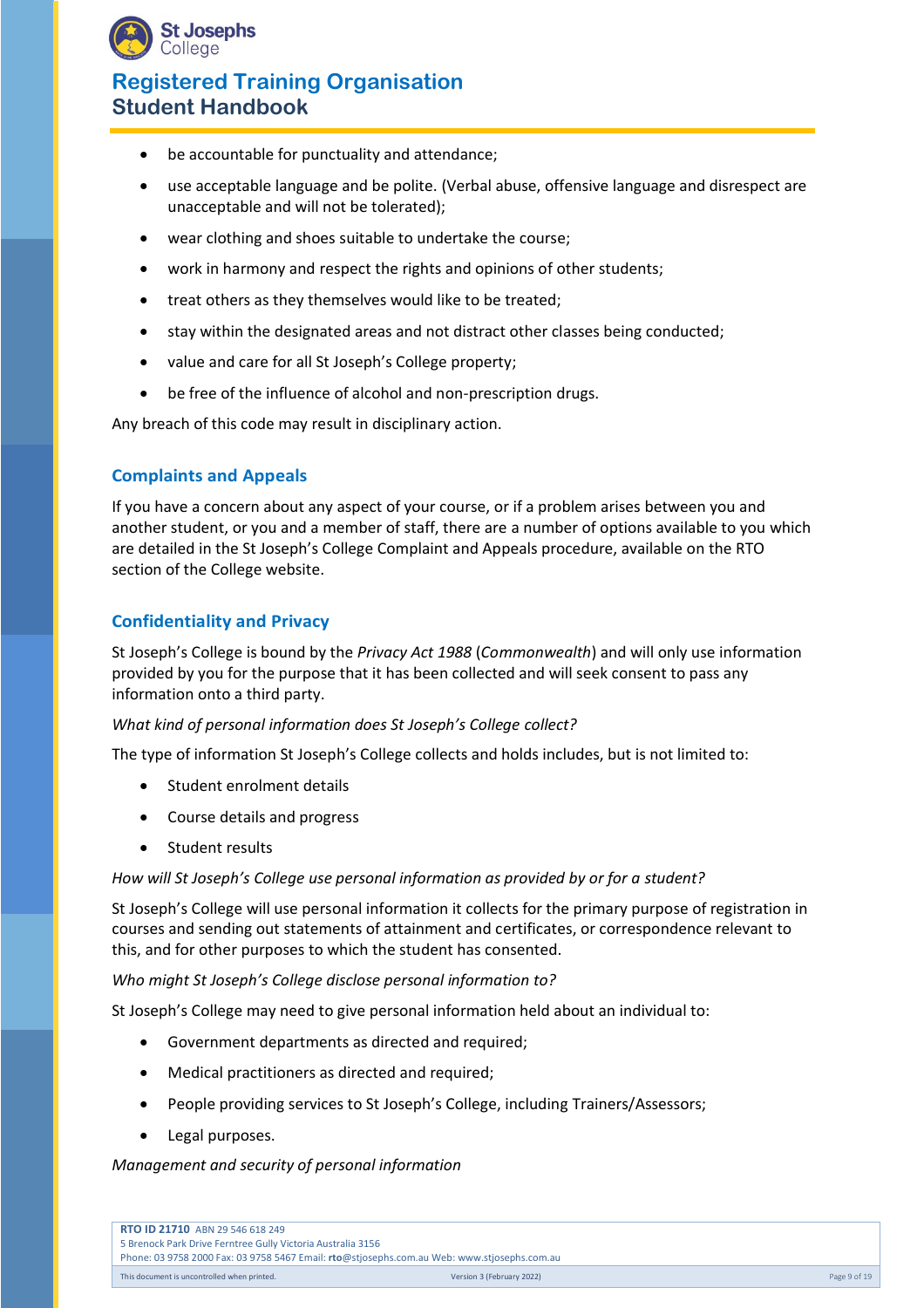

College Staff are also required to respect the confidentiality of students' personal information and the privacy of individuals.

St Joseph's College has in place steps to protect the personal information St Joseph's College holds from misuse, loss, unauthorised access, modification or disclosure by use of various methods including locked storage of paper records and password protected access rights to computerised records.

For more information check out the Disclosure of Information section of this Handbook and/or the Privacy and personal information Policy and Procedure, available on the RTO section of the College website.

## **Course Outcomes**

The St Joseph's College RTO does not guarantee:

- that Students will successfully complete a course;
- that Students can complete a course in a manner which does not meet the training and assessment requirements of that course;
- that Students will obtain a particular employment outcome where this is outside the control of St Joseph's College.

St Joseph's College is committed to providing Students with an engaging, positive and productive training and learning experience. We will work with Students to develop the knowledge and skills required by the specialist industry course they have selected. We encourage Students to be actively involved in the learning process and make the most of their teachers' skills, knowledge and experience.

## **Course Orientation**

Orientation is conducted before commencement of training. Students will receive specific details of date, time and location on acceptance of their course application. Course orientation provides an opportunity for Students to meet with course trainers and other students; confirm course components, training and assessment processes and requirements; ask any questions and for external students undertake a tour of the College.

#### **Disciplinary Procedures**

St Joseph's College adheres to the principles of adult learning, aims to create a learning environment that facilitates the learning of all students without interference or disturbance from others, and encourages students to respect and protect the rights of others. Students are expected to adhere to the RTO Code of Conduct and behave in a professional manner at all times.

Students who are in breach of the Code of Conduct may face disciplinary action. Breaches include but are not limited to:

- wilful damage or removal of College property;
- assault or harassment (physical or verbal);
- cheating or attempting to cheat or assisting any other student to cheat by any means;
- negligent or disorderly conduct towards a staff member or student;
- being under the influence of alcohol or illicit drugs;

**RTO ID 21710** ABN 29 546 618 249 5 Brenock Park Drive Ferntree Gully Victoria Australia 3156 Phone: 03 9758 2000 Fax: 03 9758 5467 Email: **rto**@stjosephs.com.au Web: www.stjosephs.com.au This document is uncontrolled when printed. This controlled when printed. Controlled when printed. Controlled when printed. Page 10 of 19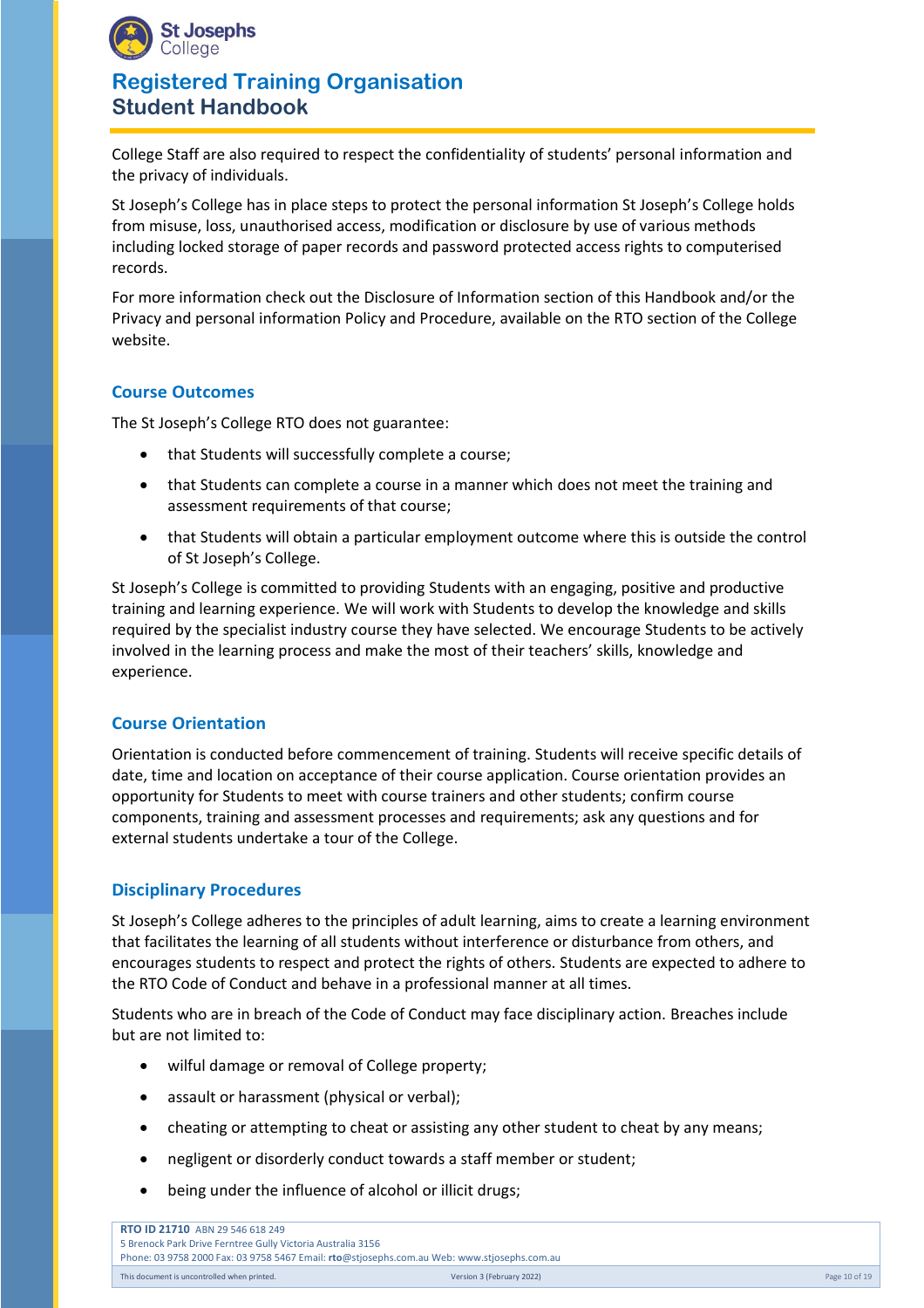

- smoking in College grounds;
- infringing copyright.

In addition students should also note that enrolment may be suspended or discontinued by the College Principal for:

- behaviour that threatens the safety of others, interferes with the duties of staff or other participant's study, damages or threatens College property, or the good order of St Joseph's College;
- non payment of course/module/unit fees, or
- a second incident of cheating or plagiarism.

## **Disclosure of Information**

Your personal or course details will not be released to a third party without a Student's written authorisation. However, St Joseph's College is required to provide the Victorian Government through the Department of Education and Training, with student and training activity data which may include information that Students provide during enrolment. Information is required to be provided in accordance with the Victorian VET Student Statistical Collection Guidelines which is available at [www.education.vic.gov.au/training/providers/rto/Pages/ datacollection.aspx.](http://www.education.vic.gov.au/training/providers/rto/Pages/%20datacollection.aspx) The Department may use the information provided for planning, administration, policy development, program evaluation, resource allocation, reporting and/or research activities. For these and other lawful purposes, the Department may also disclose information to its consultants, advisors, other government agencies, professional bodies and/or other organisations.

Furthermore, the *Education and Training Reform Act 2006* (Vic) requires St Joseph's College to collect and disclose personal information for a number of purposes including the allocation of a Victorian Student Number and updating your personal information on the Victorian Student Register. Lastly, where disclosure is made under compulsion of Federal and State law, St Joseph's College will seek legal advice from its lawyers and/or insurers. For more information in relation to how student information may be used or disclosed please refer to the College's Privacy and personal information Policy and Procedure, available on the RTO section of the College web site or contact the Head of Pathways via telephone 03 9758 2000

## **Dress Code**

The St Joseph's College RTO requires that participants are dressed in attire appropriate to the course they are studying. For safety reasons most courses require the wearing of specialised footwear and clothing when doing practical work. Students will be notified of such requirements as part of their Orientation.

## **Drugs and Alcohol**

Non-prescription drugs, substances and alcohol are not permitted in training or assessment rooms. Offenders will be subject to disciplinary action and may be referred to Police.

#### **Enrolment process**

The enrolment process allows the St Joseph's College RTO to collect accurate and true information on individual students and their programs of study. This information enables us to plan our

| <b>RTO ID 21710 ABN 29 546 618 249</b>                                                      |                           |               |
|---------------------------------------------------------------------------------------------|---------------------------|---------------|
| 5 Brenock Park Drive Ferntree Gully Victoria Australia 3156                                 |                           |               |
| Phone: 03 9758 2000 Fax: 03 9758 5467 Email: rto@stjosephs.com.au Web: www.stjosephs.com.au |                           |               |
| This document is uncontrolled when printed.                                                 | Version 3 (February 2022) | Page 11 of 19 |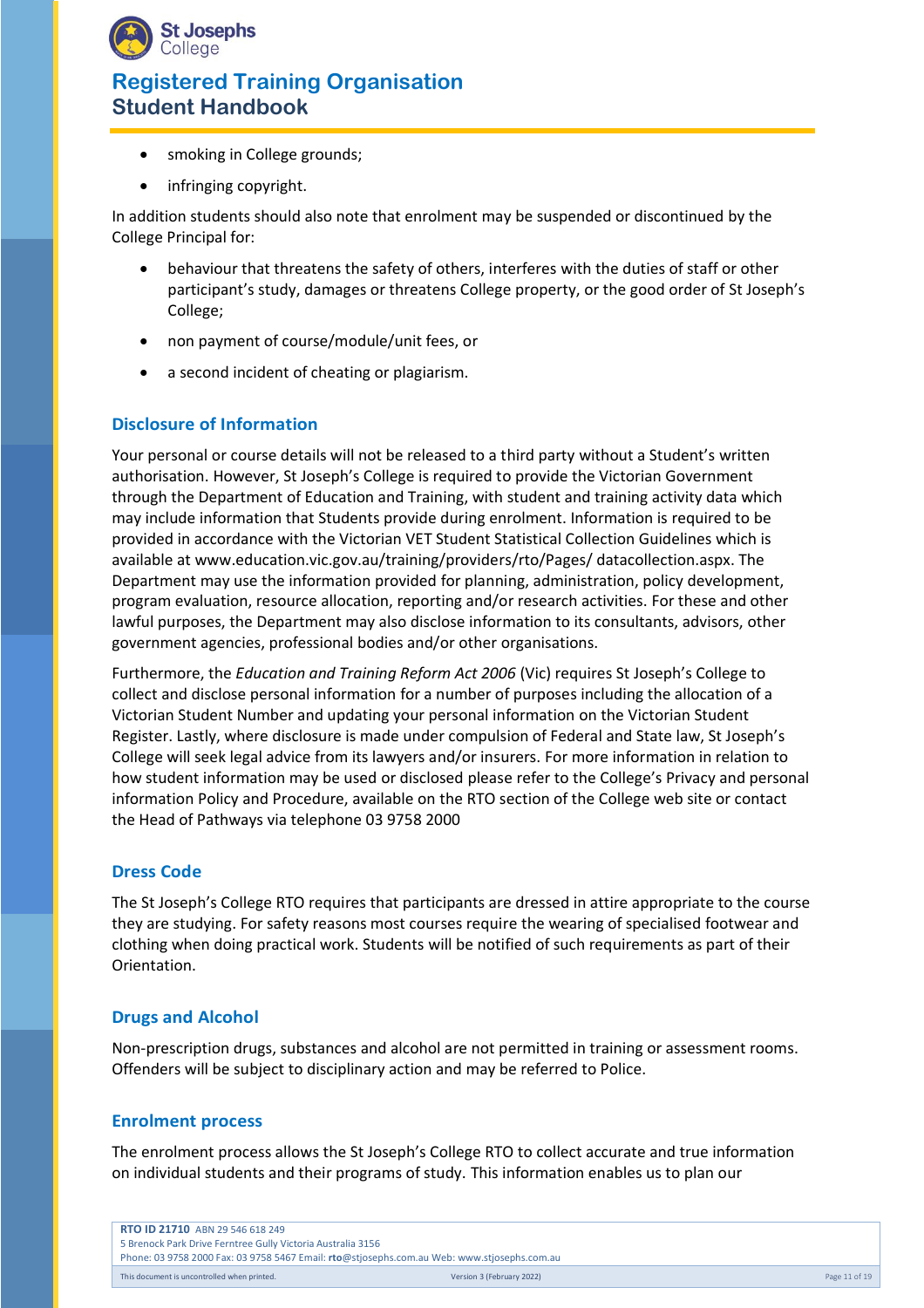

resources and assists us to identify the learning needs of each student. By filling out the enrolment form it will also ensure that our state and federal government regulatory requirements are met.

Completion of the Enrolment Form is compulsory and extremely important for any VET course you wish to complete. Every field in the enrolment form requires your attention and completion.

Enrolment data is collected and stored electronically, and the original copy is filed in your individual student file. St Joseph's College accepts all students right to privacy and will treat all student information provided at enrolment confidentially in line with the College's Privacy and personal information Policy and Procedure. For further information about the use of enrolment information, please also refer to the Disclosure of Information section of this Handbook.

# **Equal Opportunity**

The St Joseph's College RTO will not engage in discrimination towards any group or individual in any form, inclusive of: gender, race, nationality, religion, physical or intellectual disability, age or physical ability. This commitment applies to all services and operations of the RTO including student selection, assessment, and student services.

The St Joseph's College RTO will endeavour to provide assistance and support services to those students with special learning needs or those experiencing specific difficulties. Whilst the College will make every effort to accommodate the special needs of individuals, in those instances where successful course completion is unlikely St Joseph's College will advise the applicant/student and assist the applicant/student to identify a suitable alternative.

## **Feedback**

#### **Student Satisfaction**

Student feedback is important to us and students are welcome to communicate their feedback to the College any time during the course. A formal feedback process, via written surveys, will also be conducted on course completion and we thank students for taking the time to complete these. If for any reason Students have a concern about any aspect of the course or believe they did not receive the training and assessment services for which they were enrolled then please raise this with a member of the RTO team or via our Complaints and Appeals Procedure.

#### **Parent/Guardian Satisfaction**

Similarly, parental/guardian feedback is also important to us. Parents/guardians will be informed of student progress via school reports and parent/teacher interviews with the latter providing a useful opportunity for parents/guardians to directly comment on the course and give their views of student progress. If for any reason parents/guardians have a concern about any aspect of the course or believe the provision of training and assessment services do not align with those publicised by the College, then please raise this with a member of the RTO team or via our Complaints and Appeals Procedure.

#### **Fees and Charges**

VET course fees will be set by the RTO Management Team on an annual basis. All fees will be inclusive of tuition, materials and GST.

As a school based RTO Parents/Guardians are responsible for the payment of all fees and charges associated with each course, including VET courses. Parents/guardians of students will receive a detailed fee invoice from the College which itemises such fees and charges applicable for their VET Training. This information will also be available via the College website.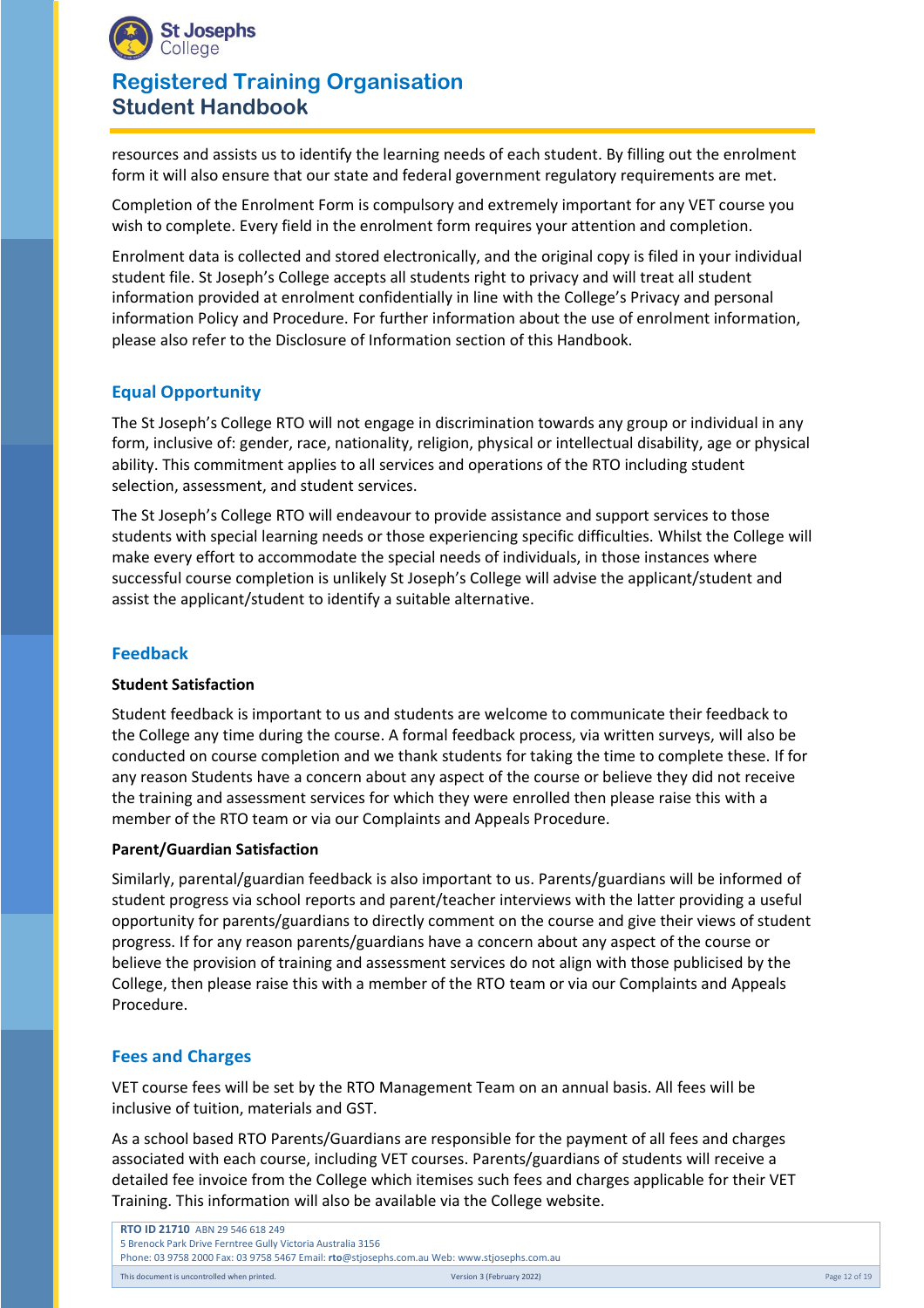

Payment of fees can be made by cash, cheque, money order or credit card, in person, by mail or telephone.

## **Fire and Evacuation Procedure**

In the event of a fire or other emergency requiring evacuation, a siren will sound. In response you must follow any directives provided by your teacher which may require evacuation of the building and making your way to the designated assembly point assembly point. The assigned teacher will bring the attendance record and check that all students are accounted for. The Emergency Management Procedure of the College will be explained to you to Students as part of the Student Induction Process.

## **Language, Literacy and Numeracy (LLN) Support**

In order to successfully complete VET courses offered at St Joseph's College, Students need to be able to:

- read and comprehend simple texts and write a range of short texts in a number of contexts which may be interrelated;
- use and respond to language around everyday subject matter and as they progress in their course;
- use the language and terminology specific to their area of study;
- deal with calculations either manually and/or using a calculator on an as required basis.

Prior to enrolling in your course of study, Students will be asked to complete a language, literacy and numeracy assessment. The outcomes of this assessment will determine their suitability for the course, and to identify whether they need additional language, literacy and numeracy assistance during your chosen course. Students should advise their Teacher/Trainer if during their course of study, Students have language, literacy or numeracy concerns that may inhibit their participation or progress in the course. The College will make reasonable efforts to modify delivery and assessment procedures and provide additional assistance and services to support Student participation and progress.

## **Legislation**

As a registered training organisation, the St Joseph's College RTO is required to comply with relevant Commonwealth and State legislation including but not limited to:

- *Education and Training Reform Act 2006 (Vic)*
- *Privacy Act 1988 (Cwth)*
- *Occupational Health and Safety Act 2004 (Vic)*
- *Work Health and Safety Act 2011 (Cwth)*
- *Copyright Act 1968 (Cwth)*
- *Sex Discrimination Act 1984 (Cwth)*
- *Racial Discrimination Act 1975 (Cwth)*
- *Disability Discrimination Act 1992 (Cwth)*
- *Equal Opportunity Act 2010 (Vic)*

**RTO ID 21710** ABN 29 546 618 249 5 Brenock Park Drive Ferntree Gully Victoria Australia 3156 Phone: 03 9758 2000 Fax: 03 9758 5467 Email: **rto**@stjosephs.com.au Web: www.stjosephs.com.au This document is uncontrolled when printed. This controlled when printed. Controlled when printed. Controlled when printed. Page 13 of 19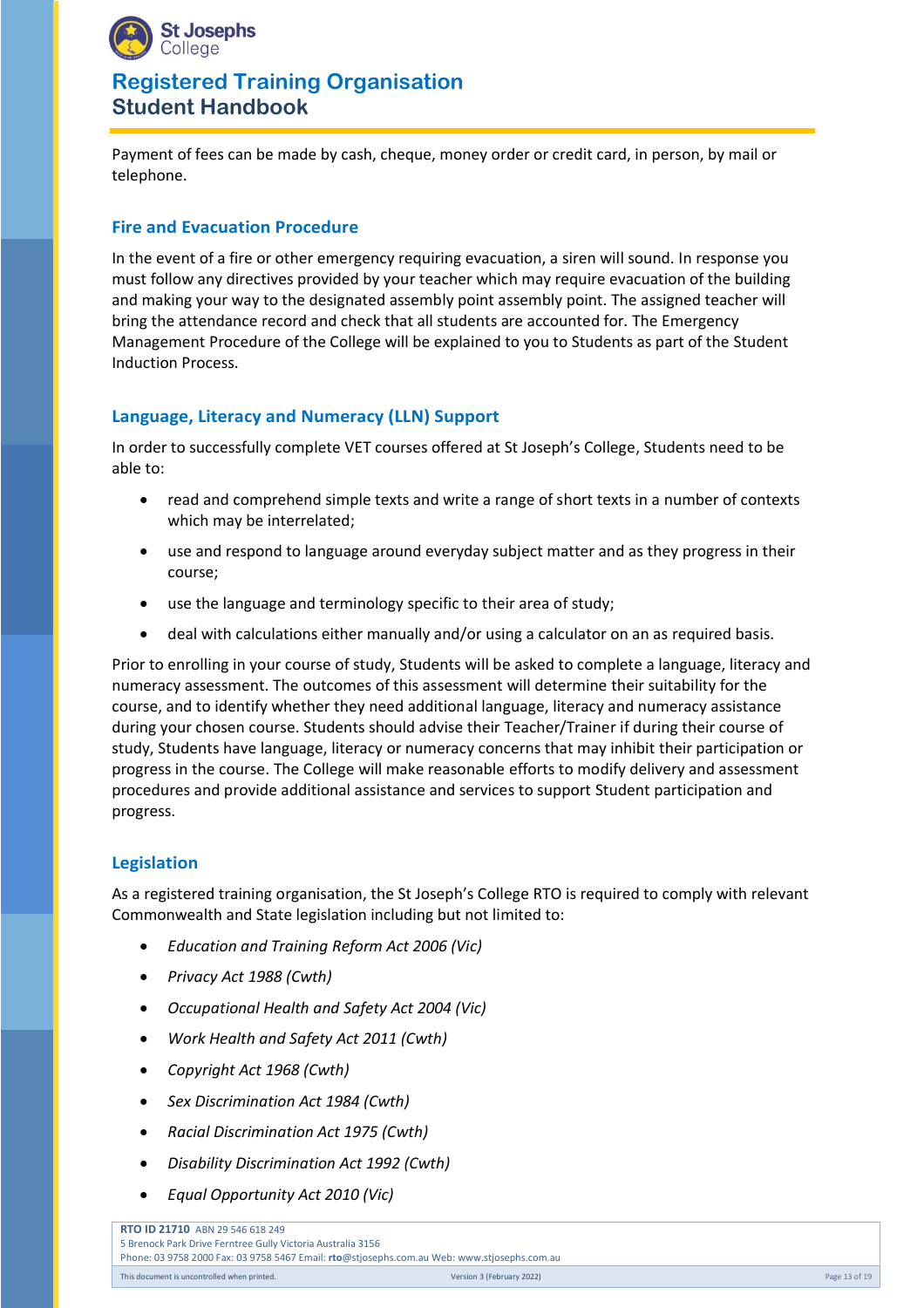

- *Student Identifiers Act 2014 (Cwth)*
- *Working with Children Act 2005 (Vic)*

As a course participant, Students can be assured that the policies, procedures, training and assessment of the St Joseph's College RTO meet the requirements of this legislation.

Students also need to be aware that by participating in a course at St Joseph's College they also have obligations under this legislation. For example:

- Taking photographs or filming other participants or staff without their permission would be viewed as a breach of their privacy. This also includes posting on FaceBook and other social media.
- Recording conversations or trainer presentations without permission would also be viewed as a breach of privacy, and in the case of presentations would contravene our intellectual property rights.

With regard to the *Occupational Health and Safety Act 2004 (Vic) and the Work Health and Safety Act 2011 (Cwth),* St Joseph's College is committed to ensuring that students and staff are safe from injury and risk to health and welfare while on our premises. Students must observe safety regulations and wear safety clothing and footwear during classes and work placements which require such precautions. Students must also use any safety equipment that the course requires. Students may be refused entry to a class or work placement if they are not wearing the appropriate safety clothing and footwear or fail to abide by safety procedures.

Course participants need to ensure that they do not contravene copyright legislation, by acknowledging all sources of information and as a general guide limiting the amount of material copied to 10% of the total document/book/web based material.

Students must ensure that by word or deed they do not engage in discriminatory behaviour. Be particularly mindful of jokes, nicknames, generalisations about individuals or groups, political comment which may be offensive to other students.

Course participants should also be aware that College operations and all courses offered by the College comply with required state-based standards and guidelines for vocational education and training providers. The St Joseph's College RTO is responsible for the quality of training and assessment and must meet these standards and guidelines in order to deliver and assess nationally recognised training and issue nationally recognised qualifications. Students can be assured that the courses they undertake have been quality assured.

For more information about how this legislation and/or these requirements may affect Student participation in our courses ask a member of the RTO Management Team.

## **Medical Conditions**

It is important that we know of any medications or restrictions that would put a Student or others at risk while attending the RTO. We ask that Students notify their Trainer/Assessor and any relevant Staff. For example, if a Student is diagnosed with diabetes there may be a time when staff need to know what should be done in an emergency.

## **Mobile Phones**

Students are asked to ensure that their mobile phone is switched off or turned to silent mode before entering the training/assessment area.

|                                                                                             | <b>RTO ID 21710 ABN 29 546 618 249</b>                      |                           |               |
|---------------------------------------------------------------------------------------------|-------------------------------------------------------------|---------------------------|---------------|
|                                                                                             | 5 Brenock Park Drive Ferntree Gully Victoria Australia 3156 |                           |               |
| Phone: 03 9758 2000 Fax: 03 9758 5467 Email: rto@stjosephs.com.au Web: www.stjosephs.com.au |                                                             |                           |               |
|                                                                                             | This document is uncontrolled when printed.                 | Version 3 (February 2022) | Page 14 of 19 |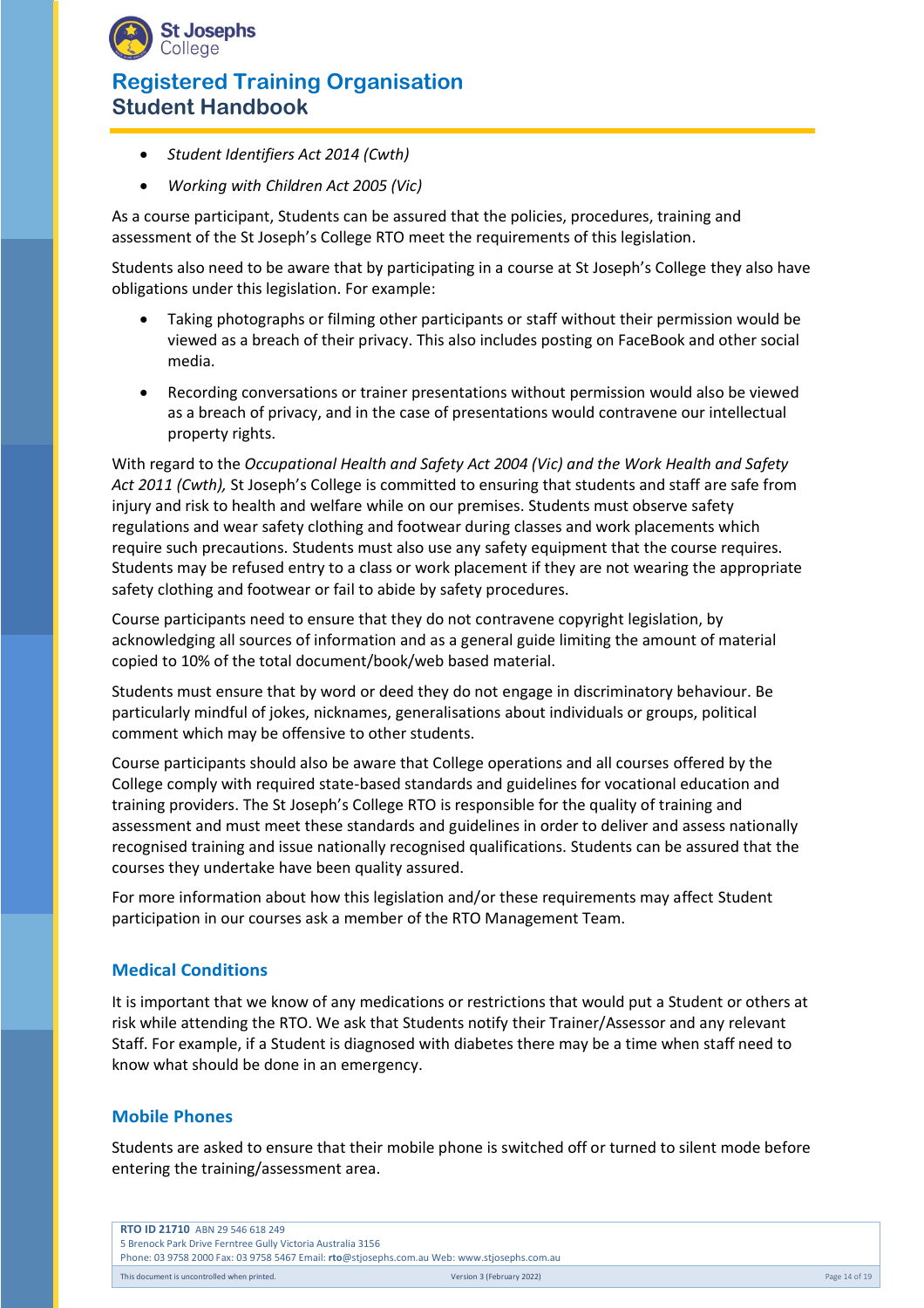

# **National Recognition – Credit Transfer – Recognition of Prior Learning (RPL)**

**National Recognition** recognises the qualifications and statements of attainment issued by other Registered Training Organisations where the qualification and/or unit codes and titles previously completed precisely align with those of the St Joseph's College course that you are about to commence.

Students will need to provide original and/or certified documentation to support an application for National Recognition. If satisfied, a Student will receive full status and not be required to undertake additional training and assessments. Students who believe that they may be able to apply for national recognition should discuss this with the College's Head of Pathways.

**Credit transfer** applies where the unit(s) of competency previously attained does not have the same unit code or unit title; however the Training Package states that it is equivalent to the unit of competency being sought. Credit transfer can also be applied to other certification and formal learning such as tertiary qualifications where equivalence can be demonstrated.

Students will need to provide original and/or certified documentation to support an application for Credit Transfer. If satisfied, Student's will receive full status and not be required to undertake additional training and assessments. Students who believe that they may be able to apply for Credit Transfer should discuss this with the College's Head of Pathways.

There are no costs associated with National Recognition.

**Recognition of Prior Learning (RPL)** recognises the knowledge and skills Students have gained through previous informal training, and past work and life experience. Any prior training and experience must be deemed equivalent to the units that a Student will be undertaking within their course, as the College must be satisfied that they are 'competent' in these unit/s prior to granting the RPL.

As a result, the granting of RPL is not always automatic, depending on when the prior learning/experience occurred and how this translates into the units in which are being enrolled. Students may need to undergo some testing prior to RPL being granted. In other instances, a provision of transcripts with past results may be sufficient.

If a Student is granted RPL, they will be partially or fully exempt from completing those parts of their course.

#### **Applying for RPL**

Students who believe that they may be able to apply for Recognised Prior Learning should discuss this with the College's Head of Pathways.

Students will be provided with a RPL Application Kit which includes an application form, a self assessment tool, and instructions. A separate appointment will generally need to be made to assess their RPL application, and an RPL Assessment Fee will apply. Details of RPL fees are provided within the RPL Kit.

## **Occupational Health and Safety (OH&S)**

St Joseph's College is committed to ensuring that students and staff are safe from injury and risk to health and welfare while on our premises. Our RTO will endeavour to meet its obligations under the *Occupational Health and Safety Act 2004 (Victoria) and the Work Health and Safety Act 2011 (Cwth).*

In summary:

| <b>RTO ID 21710 ABN 29 546 618 249</b>                                                      |                           |               |
|---------------------------------------------------------------------------------------------|---------------------------|---------------|
| 5 Brenock Park Drive Ferntree Gully Victoria Australia 3156                                 |                           |               |
| Phone: 03 9758 2000 Fax: 03 9758 5467 Email: rto@stjosephs.com.au Web: www.stjosephs.com.au |                           |               |
| This document is uncontrolled when printed.                                                 | Version 3 (February 2022) | Page 15 of 19 |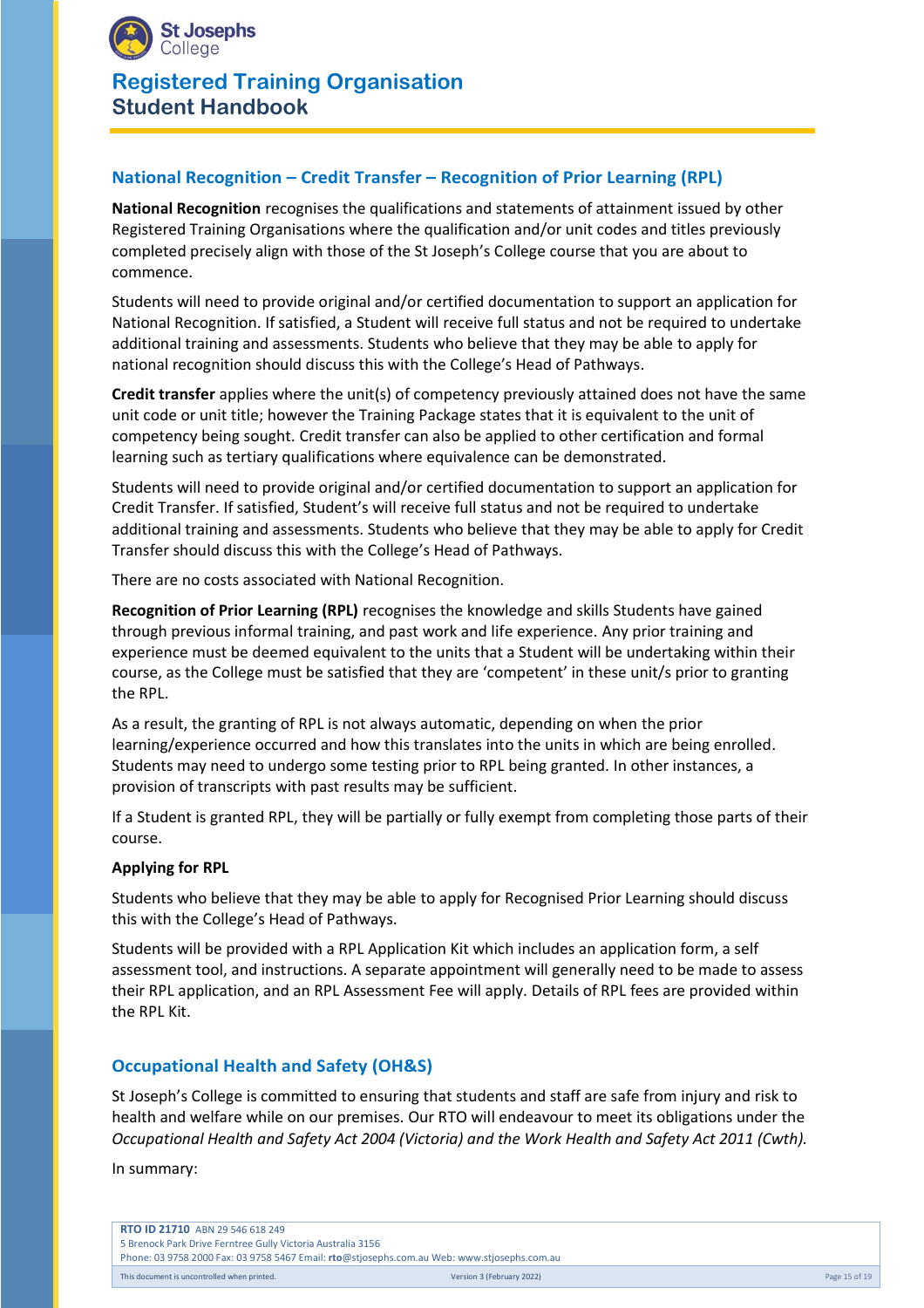

- All students have a responsibility to identify any potential hazards in the Carroll Trade Training Centre or surrounds and report any hazards to your trainer.
- All students need to report to the trainer if any injury occurs during a training/assessment session and report to the RTO Administration Office and fill out an incident report.
- All students must wear appropriate clothing, footwear and personal protective equipment whilst in the Carroll Trade Training Centre as advised by your trainer.
- All students should make themselves aware of fire exits and evacuation procedures, and the location of the nearest first aid kit.

OH&S principles are everyone's responsibility and all people who use the facilities and equipment provided by St Joseph's College need to be aware of these principles and reporting methods for breaches of OH&S.

## **Personal Property**

All students are advised that they should not leave valuables unattended, including electronic devices. St Joseph's College does not accept any responsibility or liability for valuables which are lost or stolen.

#### **Refunds**

St Joseph's College is committed to a refund process which is prompt, accessible and easily understood by students/clients.

**Course cancellation**: In the event of a training course being cancelled by St Joseph's College RTO, all students enrolled in the course will have the option of being transferred to a later course or having a full refund of monies paid.

**Course withdrawal**: Any student withdrawing from a VET course must notify the College in writing. Following receipt of written notification refunds of monies paid will be granted as follows:

- Prior to or within 4 weeks of course commencement full refund will be granted, less \$50.00 administration fee.
- After 4 weeks of course commencement no refund.

**Cease to Operate as an RTO**: In the event that the St Joseph's College RTO ceases to operate as an RTO, St Joseph's College will:

- Issue a Statement of Attainment to include all units of competency/modules you have achieved a Competent Outcome for;
- Refund the portion of the course which has not been delivered. The refund amount will be calculated proportionally based on the units of competency/modules that have not been delivered;
- To the best of our ability, refer you to another suitable RTO with the same qualification on their scope of registration.

#### **Replacement Certificates**

Student results are held by St Joseph's College for a period of thirty years. If your certificate or statement of attainment is lost, damaged or stolen you can contact College Reception or the Head of Pathways to organise a replacement. Verification of your identity and personal details will be

| <b>RTO ID 21710 ABN 29 546 618 249</b>                                                      |                           |               |
|---------------------------------------------------------------------------------------------|---------------------------|---------------|
| 5 Brenock Park Drive Ferntree Gully Victoria Australia 3156                                 |                           |               |
| Phone: 03 9758 2000 Fax: 03 9758 5467 Email: rto@stjosephs.com.au Web: www.stjosephs.com.au |                           |               |
| This document is uncontrolled when printed.                                                 | Version 3 (February 2022) | Page 16 of 19 |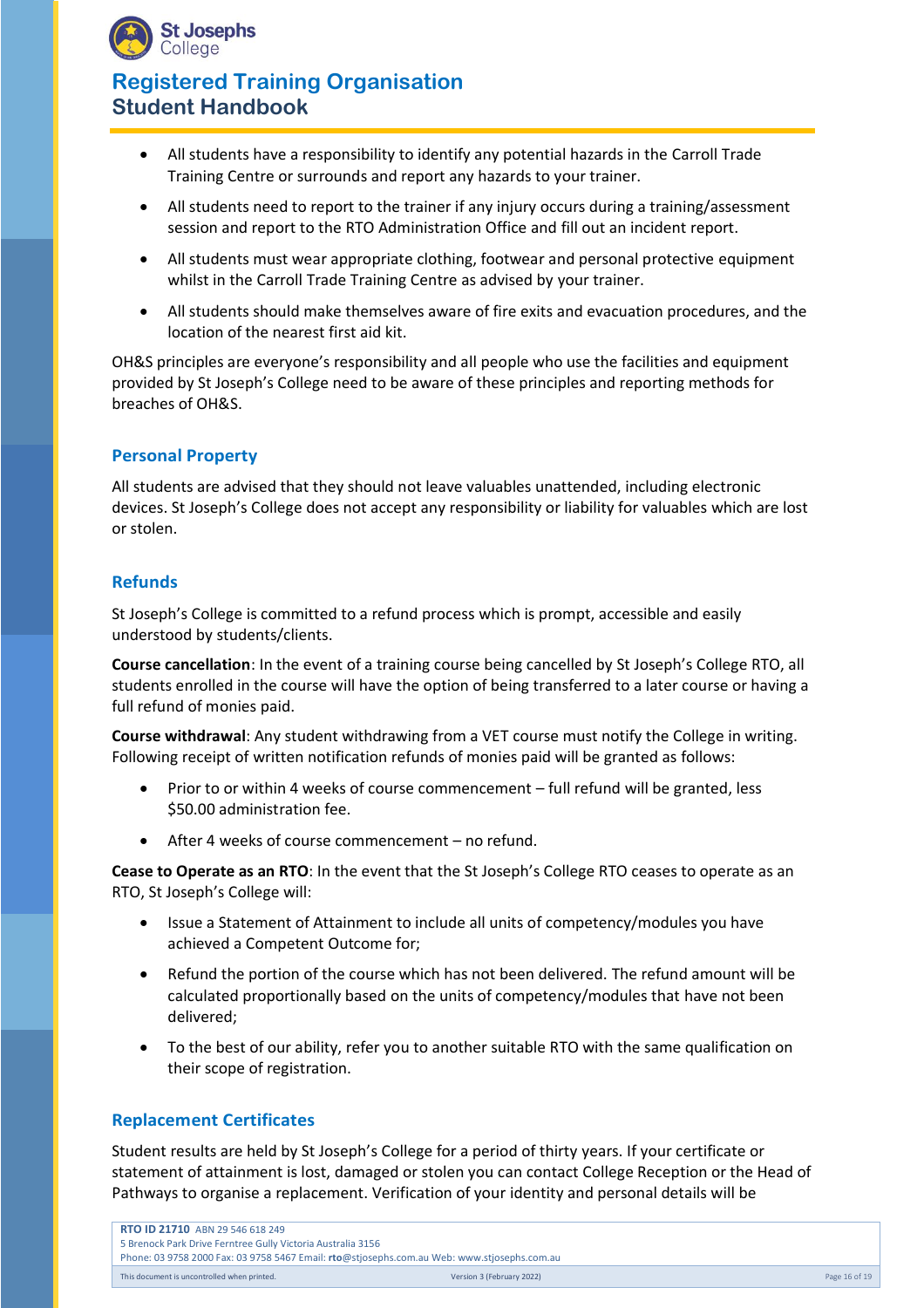

required prior to re-issuance. Please also note there is a cost for obtaining a replacement certificate, details are provided on the College Fee Schedule.

## **Smoking**

Smoking is not permitted within the College including all grounds and buildings.

## **Student Support**

Internal St Joseph's College students have direct access to all support services provided by the College Counselling Services Team, Student Team and Learning Enhancement Team. Learning assistance is available for students in class on an as needs basis. Students from external schools may access College support services whilst on campus; and services of their home school when not undertaking studies at the St Joseph's College campus.

Internal support services you may find useful include:

- Additional coaching from your teachers including phone and email contact;
- Course materials available in alternative formats including hard copy, CD, memory stick;
- Special consideration in assessment including reasonable adjustments;
- Flexible delivery and assessment schedules;
- Chieri (College Library);
- Computer labs;
- Teacher supervised (after school) homework sessions;
- Access and/or referral to the St Joseph's College Counselling Services Team, Student Team and Learning Enhancement Team Team.

External support services you may find useful include:

| Service                     | Contact Number | Contact Email                                    |
|-----------------------------|----------------|--------------------------------------------------|
| Reading and Writing Hotline | 1300 655 506   | www.literacyline.edu.au                          |
| Disability Rights Victoria  | 1800 462 480   | www.humanrights.vic.gov.au/hub/disability-rights |
| Lifeline                    | 13 11 14       | www.lifeline.org.au                              |
| Kids Help Line              | 1800 55 1800   | www.kidshelpline.com.au                          |

#### **Third Party – Partner Arrangements**

St Joseph's College does not currently have third party partnership agreements for the delivery of training and assessment in place. However, there may be a time in the future where such an arrangement exists. If this was to occur Students will be notified, and they can also be assured that any such partners have been fully vetted and the services they deliver regularly monitored.

In such arrangements St Joseph's College as the Registered Training Organisation retains responsibility for:

• Student enrolment;

| <b>RTO ID 21710</b> ABN 29 546 618 249                                                      |                           |               |
|---------------------------------------------------------------------------------------------|---------------------------|---------------|
| 5 Brenock Park Drive Ferntree Gully Victoria Australia 3156                                 |                           |               |
| Phone: 03 9758 2000 Fax: 03 9758 5467 Email: rto@stjosephs.com.au Web: www.stjosephs.com.au |                           |               |
| This document is uncontrolled when printed.                                                 | Version 3 (February 2022) | Page 17 of 19 |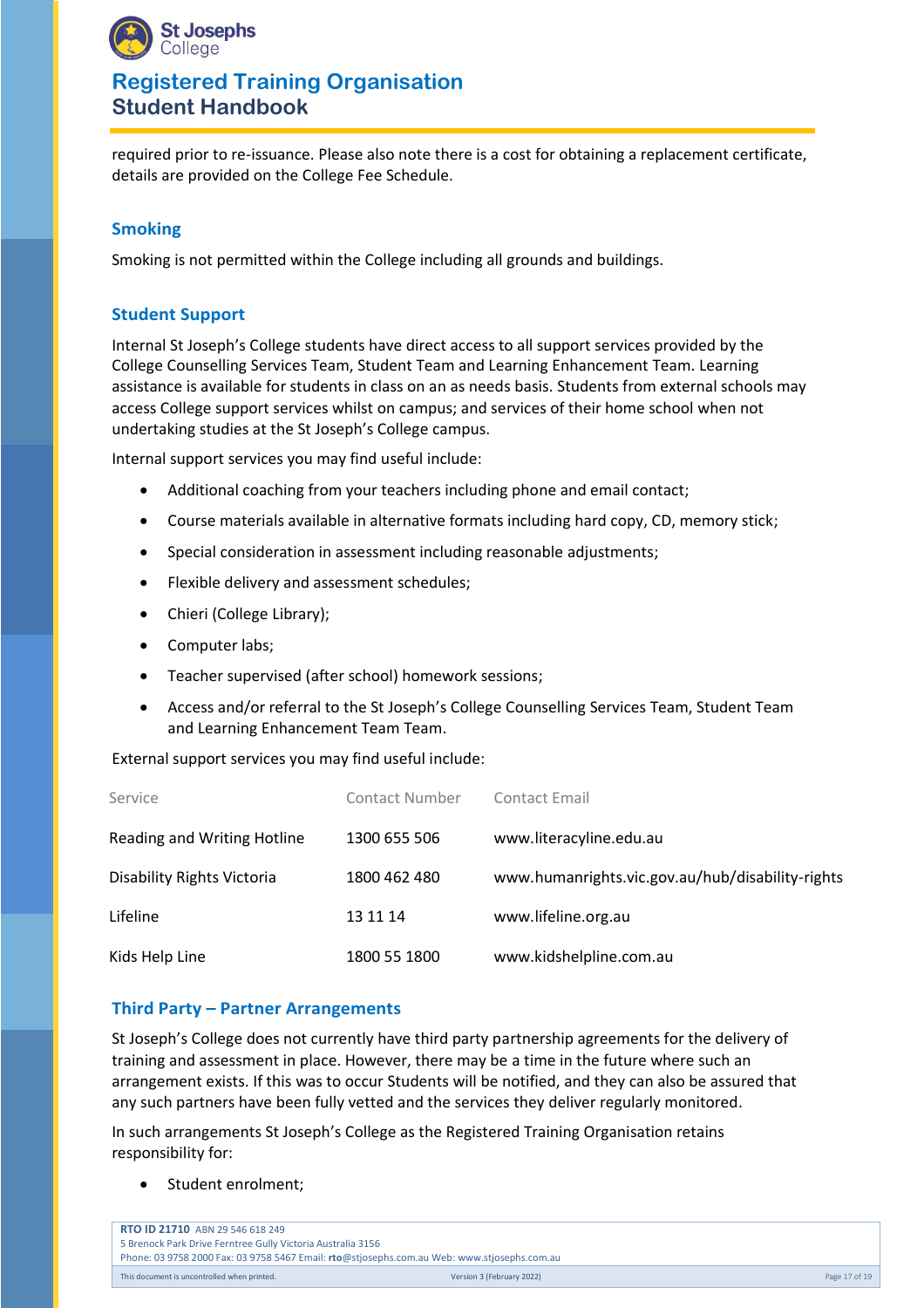

- Issuing certification on satisfactory completion of nationally recognised training products;
- Issuing documentation to meet any licensing requirements;
- Course compliance i.e. that the service is delivered to the standard required by the state regulatory body;
- Stepping up if a third party delivering training and assessment closes or ceases to deliver any part of the course that you are enrolled in;
- Notifying Students should a third party be unable to fulfil its obligations in providing training and assessment services, or there are any changes to third party/partner arrangements.

The College also has a role in managing and resolving any concerns, complaints and appeals.

#### **Training**

St Joseph's College is committed to providing an engaging, positive and productive training and learning experience. We work closely with our students to develop the knowledge and skills required by the specialist industry. We offer a range of training methods including trainer presentations, small group work and practical demonstrations. We encourage Students to be actively involved in the learning process and make the most of their time with our highly experienced and knowledgeable teachers.

#### **Unique Student Identifier (USI)**

The USI scheme provides a national single authenticated online record of your training achievements. In this way, Students will have the ability to access and share your training records with a variety of stakeholders including other training providers, making enrolment and credit transfer more efficient. Over time other education sectors will join the scheme, providing a one stop repository of your training and education achievements.

St Joseph's College will only issue qualification certificates or statements of attainment to you after you have provided a verified USI. Alternatively, St Joseph's College can apply for a USI on a Student's behalf. To avoid delays in the issuance of certificates St Joseph's College will ensure that USIs are applied for or verified at the time of enrolment. Please note that security measures are in place to protect both digital and hard-copy records from loss, damage or unauthorised access.

Further information about applying for a USI, accessing and/or downloading USI training records and training outcomes can be found on the College website.

**Once you have read and understood the information within this Student Handbook please sign and date the acknowledgement on the following page, and return this page to the Head of Pathways, via your VET Trainer/Assessor.**